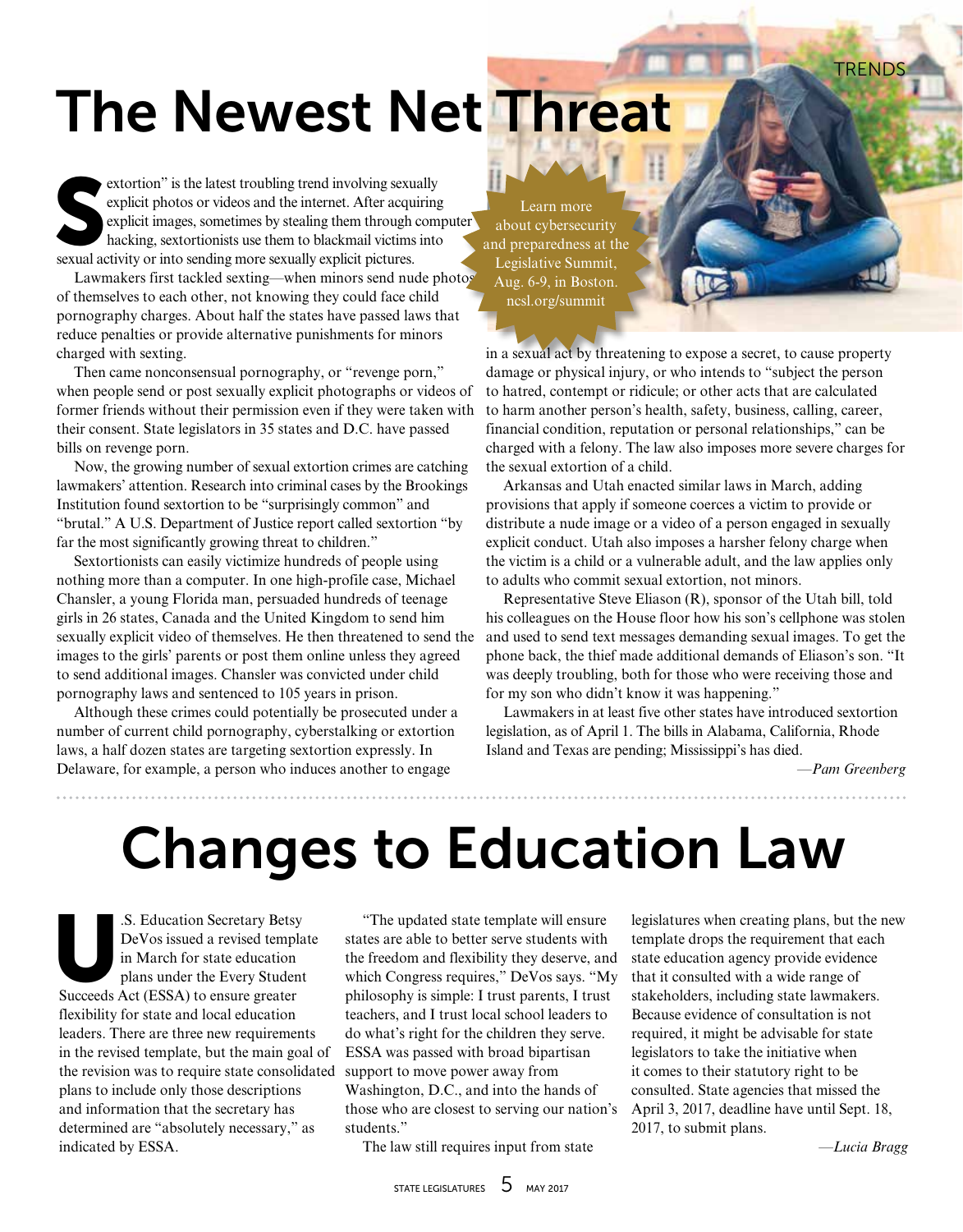# Banning Bans, Not Bags

lastic bags clog up local waterways, litter roadways and get swallowed up by unsuspecting fish. They can gum up conveyor belts, slowing down productivity at recycling centers. And they can take ages to degrade—if they ever do. Paper bags have their problems, as well. They require millions of trees to make and consume more than four times as much energy to manufacture than do plastic ones.

Businesses, consumers and almost all of us depend on these bags to some extent. We love their convenience, light weight and low cost. More and more lawmakers have come to believe they are also good for business, that banning bags—as several large cities and two states have done—is not the solution. Instead of banning bags, some states are now banning bans.

Michigan lawmakers passed a new law at the end of last year, for example, that prohibits local governments from banning, restricting, regulating or imposing a tax or fee on the use or sale of plastic bags, cups, bottles and other containers, including paper bags.

"We want to continue to have a consistent standard across the state to help our business community that has made significant investments here already, as well as attract new business to Michigan," says Senator Jim Stamas (R), sponsor of the bill.

Business groups agree that following a patchwork quilt of regulations across a state can be time-consuming and costly. Opponents of these local bans are concerned not only with the environmental damage the bags inflict, but also with the overreach these bills impose on local control.

Florida lawmakers passed the first ban on cities' bans in 2008. Their colleagues in Arizona and Missouri followed in 2015; Idaho, Indiana, Michigan and Wisconsin passed similar laws in 2016. Legislation is pending this year in Minnesota, South Carolina and Texas. And North Carolina lawmakers are considering repealing the current ban on plastic bags in coastal communities passed in 2009.

Not all states are trending toward banning bans, however. Ten have had bills



introduced this year to limit the use of bags, although none have yet passed.

Bans on bags are not that old. The California Legislature was the first, in 2014, to pass a statewide ban, which went into effect after voter approval last fall. It applies to big retail stores using plastic bags. In Hawaii, a de facto statewide ban resulted in 2015 after all the most populous counties passed bans on bags made of nonbiodegradable plastic or less than 40 percent of recycled paper.

Whether it's banning bags or banning bans, this issue is sure to cling to legislative agendas for some time.

*—Jennifer Schultz*

# A Taxing Presidential Issue

t wasn't unusual to think that legislatures would address some<br>of the many election controversies that arose in 2016. From<br>primaries and caucuses to cybersecurity and voter fraud, there<br>is no shortage of election issues fo t wasn't unusual to think that legislatures would address some of the many election controversies that arose in 2016. From primaries and caucuses to cybersecurity and voter fraud, there is no shortage of election issues for lawmakers to consider this strong legislative trend in 2017.

As of April 1, legislators in 25 states had introduced bills to require prospective presidential candidates to disclose recent tax returns as a condition of being placed on the ballot. Across the states, the number of returns required ranges from as little as the most recent year to up to 10 years' worth of returns. Many require that the returns be redacted and posted publicly for inspection.

Nearly every bill has been introduced by Democrats, in reaction to President Donald Trump's refusal to release his tax returns as per the custom of previous presidential candidates.

Some of the bills address concerns over the constitutionality of such a requirement by focusing on presidential electors, prohibiting them from voting for a candidate who has not provided the required tax returns.

So far only two bills have moved far in the legislative process. The New Jersey legislation passed both chambers and now awaits action by Governor Chris Christie (R). In Hawaii, legislation passed the all-Democratic Senate and is now before the House.

Whether any of these bills become law remains to be seen. What is clear is that political theater is alive and well, just as it was in 2011 and 2012, when Republicans in at least eight states introduced bills requiring presidential candidates to provide copies of their long-form birth certificate as a condition of getting on the ballot.

*—Dan Diorio*